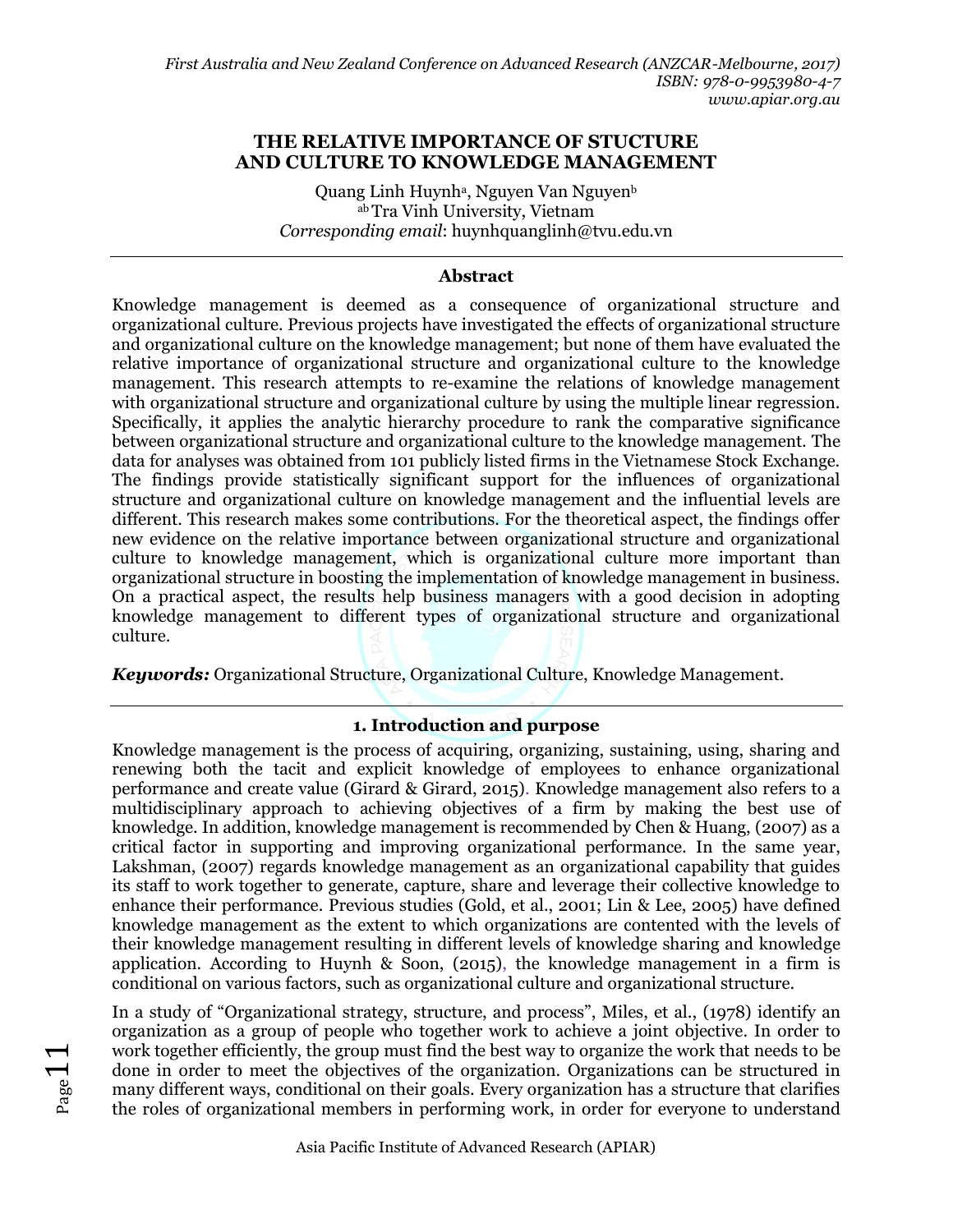their responsibilities to the group. Organizational structure is regarded by Chen & Huang, (2007) as a system composed of explicit and implicit institutional rules and policies designed to outline how tasks are divided, grouped and coordinated in organizations. It also determines how information flows from level to level within an organization.Organizational structure plays a vital role in organizations, as it creates an efficient system of work and communication.Further, every organization has a unique culture to make it different from the others and give it a sense of direction. It is critical for the employees to understand the culture of their organization to adjust well. Huynh & Soon, (2015) refer to organizational culture as a workplace climate that is created from the communication, cooperation, and interaction among the employees in a firm. The interaction and behaviours of employees contribute to a unique cultural environment of an organization; while Tanase, (2015) indicate that, organizational culture is an important element that drives organizations. It creates an operational environment in which every employee strives to achieve the objective that was set by the firm. The criteria based on which the employees are measured and assessed are also defined by that environment. The dynamic view proposes that organizational culture plays an important role in helping an organization cope with its business environment.

Prior studies have investigated and suggested both organizational structure and organizational culture as determinants of knowledge management (Chen and Huang 2007, Yap et al., 2010; Enayati and Ghasabeh, 2012, Erwee et al. 2012, Huynh and Soon 2014); and some of them have explored the effects of both organizational structure and organizational culture on knowledge management in the joint research model. However, no study has examined the comparative importance of organizational structure compared with organizational culture to the knowledge management. Based on the previous underpinning on the relationship among organizational structure, culture and knowledge management, in which, knowledge management is driven by organizational structure and organizational culture. This research seeks to evaluate the impact of organizational structure and organizational culture on the knowledge management in business. It particularly compares the relative importance to which the variables of organizational structure and organizational culture contribute to the knowledge management in business. In order to rank the comparative significance between organizational structure and organizational culture to the knowledge management in business, this study is the first to employ the analytic hierarchy procedure to make pair-wise comparisons between all the judgments with each other.

The practical results reveal that, both organizational structure and organizational culture statistically affect the knowledge management in business, consistent with the previous research. Furthermore, this research provides evidence on the relative importance between organizational structure and organizational culture to the knowledge management in that organizational culture more strongly impacts the knowledge management in business than organizational structure does. The remainder of this research is organized as follows. The next section is "original framework" which develops hypotheses. The "methodology" is discussed in a subsequent section; which offers the guidance for collecting and analyzing the data, followed by a section on empirical results. Then a section called "managerial implications" recommends some implications. The final section delivers some conclusions.

# **2. Original framework**

This original framework examines how adopted organizational structure affects the way an organization manages their knowledge in order to achieve their best firm performance and how knowledge management is related to organizational culture. The literature in organizational structure, organizational culture and knowledge management will be reviewed as follows. Lakshman (2007) refers to knowledge management as an organizational capability that guides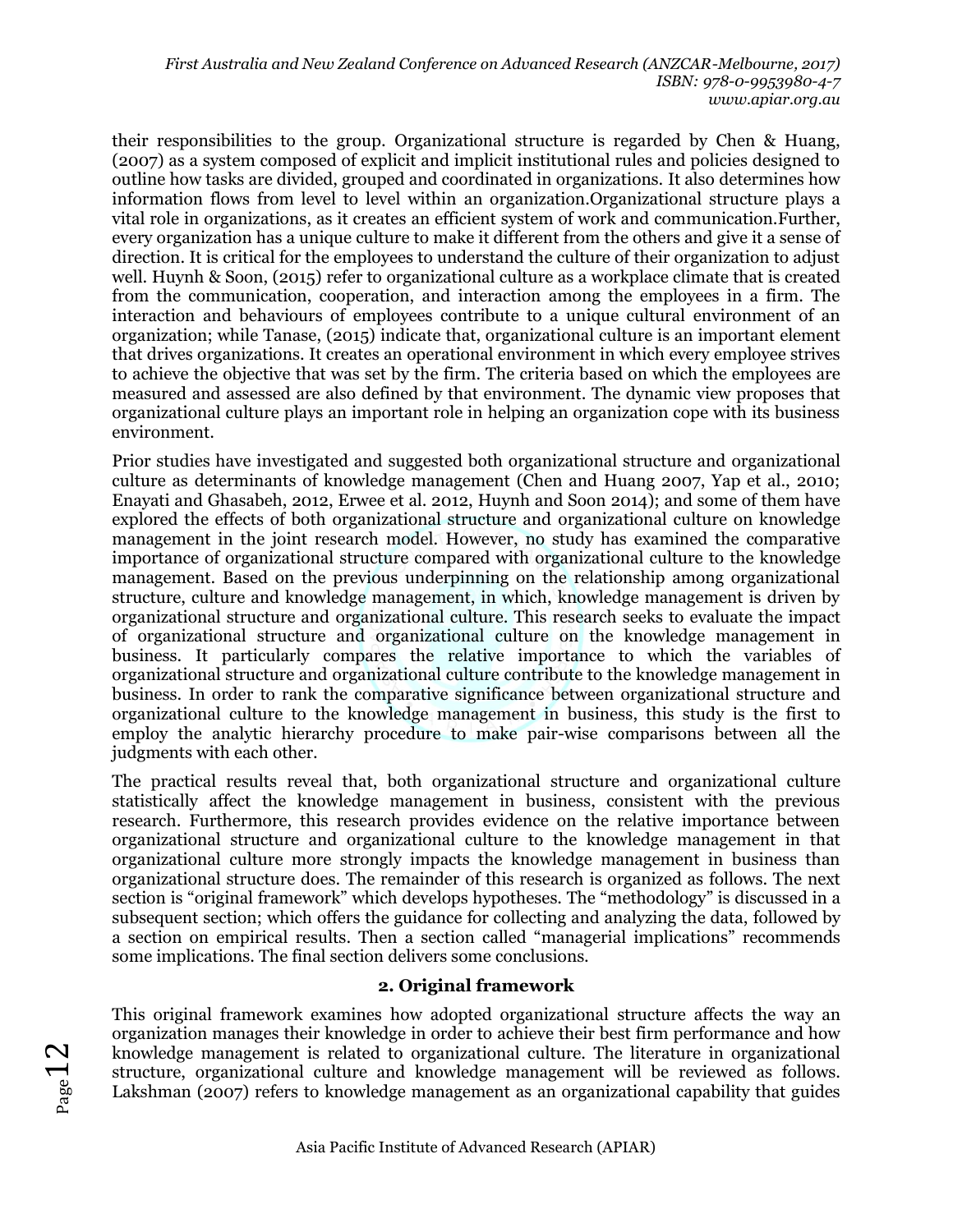its staff to work together so as to generate, capture, share, and leverage their collective knowledge to enhance their firm performance.; whereas other previous studies, such as Gold et al. (2001) and Lin and Lee (2005)recognize the knowledge management in business as the extent to which firmsare contented with the adoption of their knowledge management leading to different levels of knowledge sharing and application. Additionally, drawing on Gold et al. (2001) and Lin and Lee (2005), Huynh and Soon (2014) indicate that knowledge management is evident in an organization when any of the five items below exists: (1) knowledge sharing between supervisors and subordinates, (2) knowledge sharing among colleagues, (3) knowledge sharing across the units, (4) effective management of different types of knowledge sources as well as (5) practical application of knowledge.

For organizational structure, Rogers (1995) and Chen and Huang (2007) consider it as a variable of decentralization (1), mutual adjustment(2) and integration (3). The three dimensions are explained as follows. Decentralization refers to the extent to which companies design their organization to authorize decision-making power, being able to differ from centralizing decision-making power to decentralizing decision-making power. Mutual adjustment refers to the degree the rules and procedures are formalized; and can vary, such as formalized and informalized. Integration is defined as the extent to which employees and task assignments are integrated in dealing with work such as making no integration and making integration.Chen and Huang (2007) discover that organizational structure is positively related to the sharing and adoption of knowledge. Yap et al. (2010) argue that when knowledge is applied in business, organizational structure should always be taken into account. Thus, organizational structure is considered to impact on the knowledge management. In addition, the findings of Enayati and Ghasabeh (2012) reveal that organizational structure plays an important role in the effectiveness of knowledge management implementation; while Huynh and Soon (2014) provide statistical evidence on the influence of organizational structure on the knowledge management in business. The above findings help us hypothesize the hypothesis below.

#### *H1: Organizational structure makes an important contribution to the knowledge management in business*

With regards to culture, Marshall (2002) defines organizational culture as values, norms and behaviors, which characterize the organization and its working environment. Marshall also refers to the attributes of organizational culture as innovative and cooperative working environments, trust, communication, and coordination among members, as well as accessibility of leadership and power relationships. It is indicated in previous studies that organizational culture affects the knowledge management, in which it brings success to organizations that implement knowledge management (Alazmi and Zairi, 2003).Organizational culture refers to innovative cooperative climate(Jaw and Liu 2003), trust, communication, and coordination among employees (Sivadas and Dwyer 2000). Moreover, Chen's and Huang's research on "how organizational climate and structure affect knowledge management" uncovers that organizational interaction considered as organizational culture positively impacts on the sharing and application of knowledge. According to Yap et al. (2010), organizational culture should be taken into consideration when knowledge management is applied to business. Organizational culture is proposed by Enayati and Ghasabeh (2012) to play a vital role in the knowledge management. Furthermore, Magnier-Watanabe et al. (2011) suggest that knowledge management activities need to be tailored to organizational culture, while Erwee et al. (2012) find out that organizational culture affects both knowledge management strategies and process. Following them, Huynh and Soon (2014) explore the complicated link among structure, culture and knowledge management and offer statistical support for the relationship between culture and knowledge management. Grounded on the above arguments, this research conjectures the hypothesis below.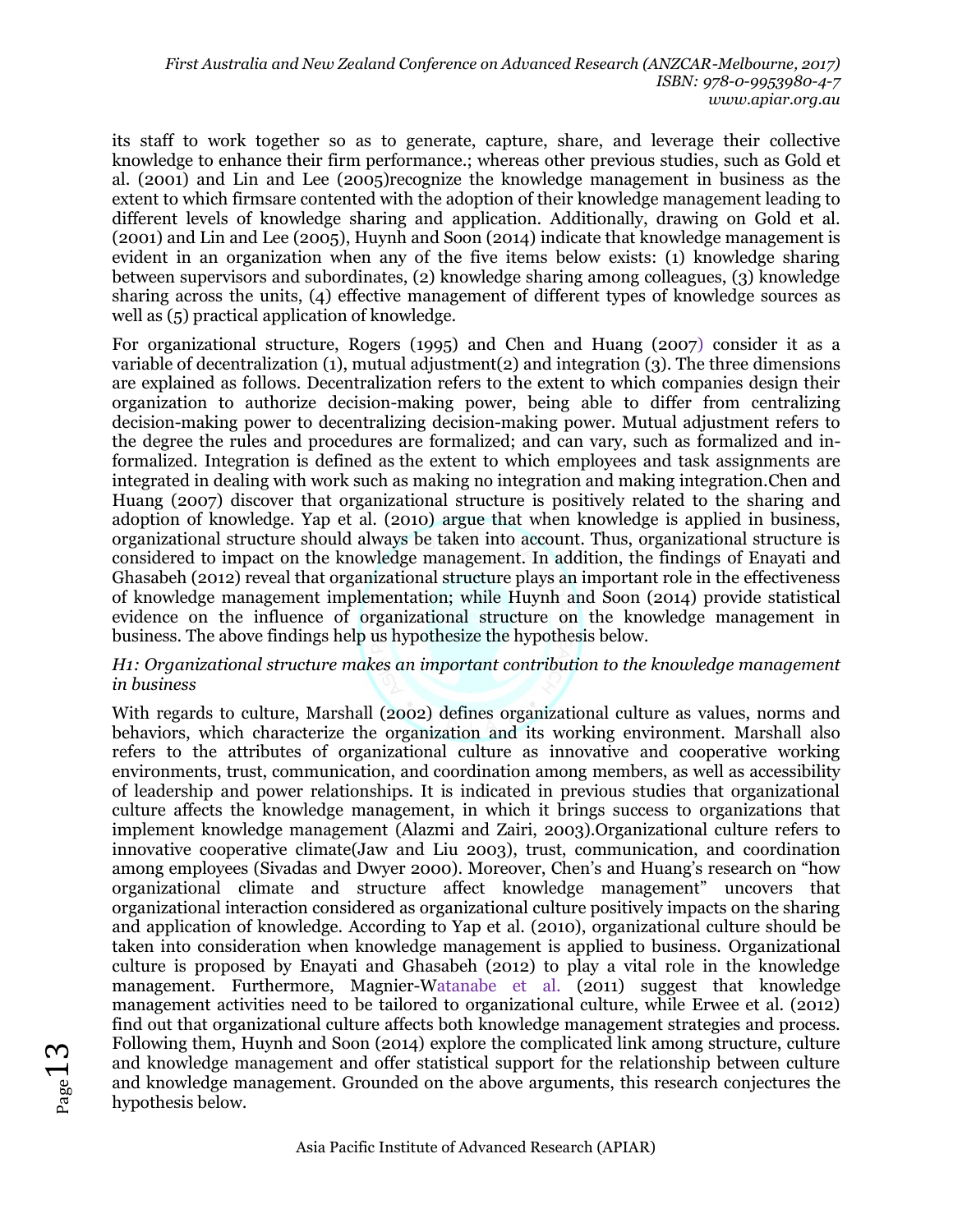#### *H2: Organizational culture makes an important contribution to the knowledge management in business*

The above hypotheses will be used as underpinning knowledge to produce a proposed research model for this research. Having explained the hypotheses derived from the reviewed literature, we come to build the research model in Figure 1. Then, we would like to discuss the methodology that we apply to guide the data collection and facilitate the data analysis in the following section.



# **Figure 1: Research Model**

#### **3. Methodology**

To achieve the above addressed objectives, we employ various procedures. First, the multiple linear regressions are applied to explore the effect of organizational structure and organizational culture on the knowledge management in business. Then, the analytic hierarchy procedure is used to rank the relative importance between organizational structure and culture to the knowledge management in business.

# *Multiple linear regressions*

To test the research hypotheses on the influences of organizational structure and organizational culture on the knowledge management in business, we perform multiple linear regressions with the following step.

#### (1). Measurement of constructs

Knowledge management (KM) is composed of the five items, namely (1) knowledge sharing between supervisors and subordinates: KM1, (2) knowledge sharing among colleagues: KM2, (3) knowledge sharing across the units:KM3, (4) effective management of different types of knowledge sources: KM4 as well as (5) practical application of knowledge: KM5, adapted from Gold et al. (2001) and Lin and Lee (2005), Huynh and Soon (2014). A five-point scale (highly dissatisfied, dissatisfied, a little satisfied, fairly satisfied and highly satisfied) is used to evaluate these five dimensions. Organizational structure (OS) is of three types: decentralization (OS1), mutual adjustment (OS2), and integration (OS3). A five-point scale is used to assess the three types of organizational structures: (1) Decentralization ranges from 1.centralizing decisionmaking power to 5.decentralizing decision-making power; (2) Mutual adjustment ranges from 1.formalized to 5.informalized; (3) Integration ranges from 1.no integration to 5.integration. The types and scales are adapted from Rogers (1995),Chen and Huang (2007) and Huynh and Soon (2014).Organizational culture (OC) consists of innovative climate (OC1), cooperative climate (OC2), trust (OC3), communication (OC4), and coordination (OC5). The five elements are measured by using a five-point scale ranging from 1.never occurred to 5.always occurred, adapted from Sivadas and Dwyer (2000), Jaw and Liu (2003) and Huynh and Soon (2014).

# (2). Analytic procedures

Before the research hypotheses are tested, we applied a reliability analysis to check the properties of measurement scales and the dimensions that form the scales. The reliability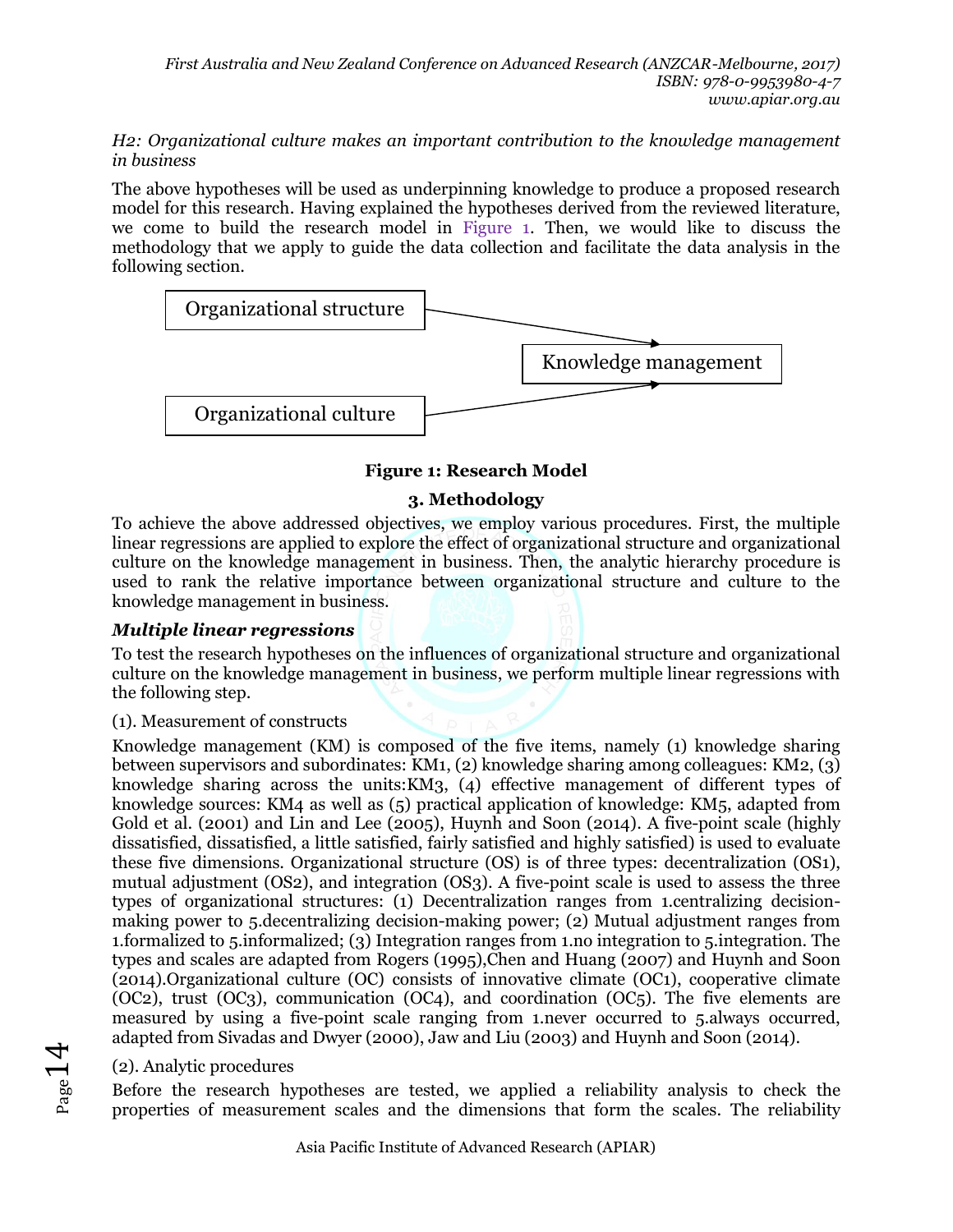analysis is utilized to evaluate the degree to which multiple measures of the same scale agree with one another (Nunnally 1978). It offers information about the links between individual items in the scale. If the link is strong, the scale will yield consistent outcomes and so is reliable. Then we employ multiple linear regressions to assess the influences of organizational structure and organizational culture on the knowledge management in business.

#### *Analytic hierarchy process*

To evaluate the comparative importance between organizational structure and culture to the knowledge management in business, we employ the analytic hierarchy procedure that is an instrument for multi-criteria judgment as well as for analyzing the decision-making process, which is introduced by Saaty (1980). This procedure has the subjective judgment of each judgment-maker as input and the quantified weight of each option as output. The procedure is considered as a compensatory technique that decomposes a complex judgment problem into a hierarchy. Pair-wise comparisons between all choices with each other are applied to acquire the eigenvectors and scores.

The judgment scale employed for pair-wise comparisons is displayed in Table 1. If attribute A is as equally significant in contributing to their factor as attribute B, it is rated at 1. If attribute A is absolutely more significant in contributing to their factor than attribute B, it is rated at 5. If attribute B is absolutely less significant in contributing to their factor than attribute A, it is valued at  $1/5$ . It is similar for "more significant- 3" or "intermediate values- 2 and 4". There are three steps to carry outtheprocedure.

| Strength of<br>Significance | Classification              | Explanation                                                                      |  |  |  |
|-----------------------------|-----------------------------|----------------------------------------------------------------------------------|--|--|--|
|                             | <b>Equally critical</b>     | Two factors contribute equally to the target.                                    |  |  |  |
| 3                           | More critical               | Experience and judgment favor one over the other.                                |  |  |  |
| $\mathbf b$                 | Absolutely more<br>critical | The evidence preferring one to the other is of the<br>highest possible validity. |  |  |  |
| 2,4                         | Intermediary values         | When compromise is required                                                      |  |  |  |

**Table 1: The Saaty evaluation**

# *(1)Stratification of the framework*

A factor is decomposed into its elements. Arranging all the components in a hierarchy recommend an overall view of the intricate links and helps to assess whether elements in each level have the same magnitude in order that they can be exactly judged. A component in a given level serves as an attribute for comparison. A hierarchy in this research includes two levels. Level 1 consists of 'Organizational structure' and 'Organizational culture'. Level 2 is comprised of decentralization, mutual adjustment and integration (3 elements) on 'Organizational structure'; and innovative climate, cooperative climate, trust, communication and coordination (5 elements) on 'Organizational culture'.

# *(2) Pair-wisecomparison*

For each pair, decision-makers are asked to assess how significant element A is compared to element B. Each of these judgments is assigned a number from 1 to 5. Firstly, 'Organizational structure' and 'Organizational culture' are compared with each other. Then, three elements of organizational structure are compared with one another. Simultaneously, five elements of organizational culture are also compared with one another. Finally, the matrices of the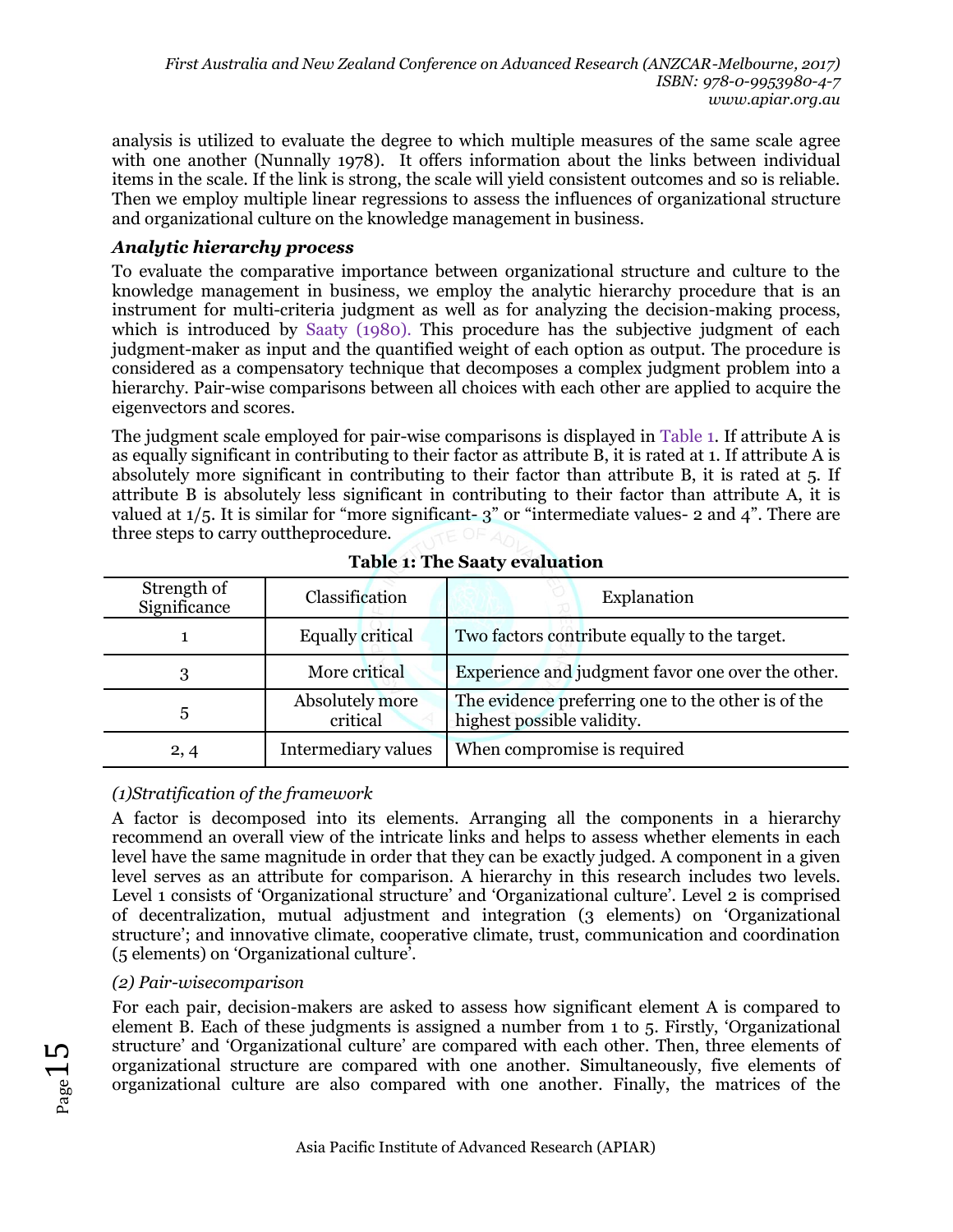judgments are established. Those matrices decide the eigenvectors of the elements within each level, called the local eigenvectors.

#### *(3) Obtainment of the relative eigenvectors*

The relative eigenvectors of elements are estimated from the above matrices. To check the consistence of judgments, a consistency ratio (CR) is calculated to measure how consistent the judgments are. The CR is a ratio of consistency index (CI) to random index (RIn); where the RIn is obtained from Table 2(introduced by Saaty 1980) depending to its value of n, while the CI is equal to  $(\lambda max-n)/(n-1)$ . The value of n is the number of elements needed to be judged; whereas the λmax is the maximum eigenvalue. The CR and CI should be less than 0.1, the level recommended by Saaty (1980). Finally, after the local weights at each level of the hierarchy are obtained, the global eigenvectors are computed as follows.

$$
w_i = \sum_{i=1}^n (a_{ik} b_k)
$$

Where: w*i*is the global eigenvector of the *i th*component  $a_{ik}$  is the local eigenvector of the  $i^{th}$ component to the  $k^{th}$  factor  $b_k$ is the local eigenvector of the  $k^{th}$ factor

**Table 2: Random index**

| -11             |  |     |              |  |                             | 10            | ᆠ           | --  |        | 14 |      |
|-----------------|--|-----|--------------|--|-----------------------------|---------------|-------------|-----|--------|----|------|
| $\mathrm{RI}_n$ |  | .58 | $0.90 \perp$ |  | $1.12$   1.24   1.32   1.41 | $1.45$   1.49 | $1.51$   1. | AX. | 1.56 l |    | 1.59 |

# *Data collection*

The economic growth of the Asia is currently the fastest over the world, especially in emerging economies of the Southeast Asia, including Vietnam. Vietnam is selected as a case study for analysis in this study, because it is one of the fastest growing markets in the Southeast Asia. The sample for this study is a total population of 1130 firms which are publicly listed in the Vietnamese Stock Exchanges. There are 13 measured variables in this research, so a sample of 130 observations (=13\*10), stipulated by Hair et al. (2010), is needed. For a sufficient sample of usable responses, a survey of 195 publicly listed firms is conducted (an increase by 50% compared to the required sample size of 130). For each firm, we get in touch with a manager involved in knowledge management to fill a questionnaire. Of the 130 questionnaires that were handed out, there are only 101 which offered positive outcomes with useful answers. Finally, we acquired 101 useful replies with sufficiently required information for this research.

# **4. Empirical Results**

# *Test of the research hypotheses*

The outcomes of the reliability analysis are exhibited in Table 3, which is built to explicate how we established the reliability of the 3 constructs (Organizational structure: OS; Organizational culture: OC; Knowledge management: KM) for this project. The findings from the reliability analysis are used to test the scale reliability of the data. The results show that thirteen items, which make up the three variables, achieve their item-total correlations of over 0.5, the preferable level recommended by (Nunnally, 1978). Additionally, all the Cronbach alphas surpass 0.7 as the recommended level by (Nunnally, 1978). These findings show that the constructs satisfy the internal reliability. Therefore, it can be ensured that our data has the adequately reliable constructs. Before further analyses, the composite variables are computed by taking an average of their own dimensions (OS1, OS2 and OS3 for OS; OC1, OC2, OC3, OC4 and OC5 for OC; KM1, KM2, KM3, KM4 and KM5 for KM). The composite variables OS, OC and KM are entered into linear regression analysis.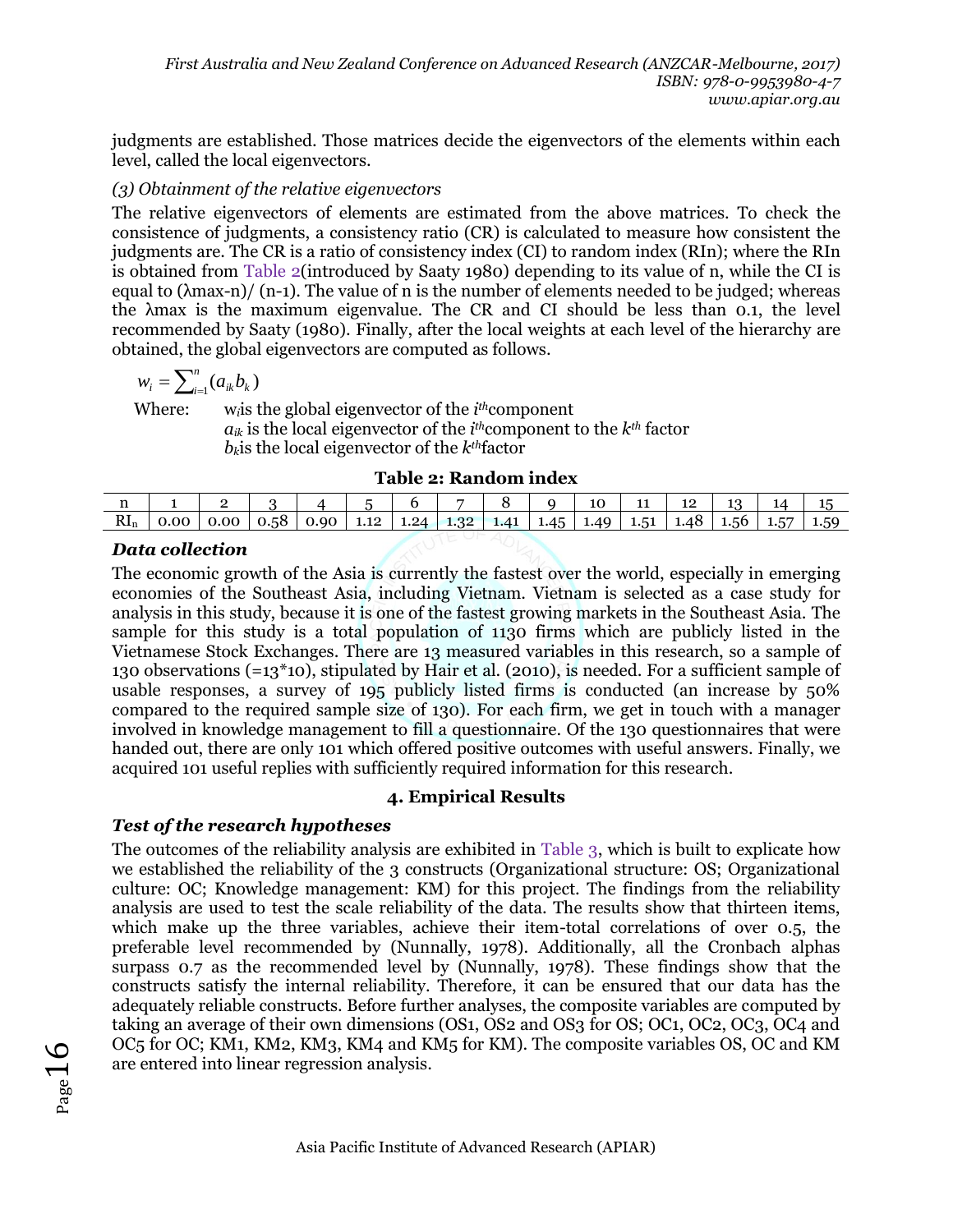| Constructs | Item            | Item-total correlation | Cronbach Alpha |
|------------|-----------------|------------------------|----------------|
|            | OS <sub>1</sub> | 0.689                  |                |
| <b>OS</b>  | OS <sub>2</sub> | 0.703                  | 0.837          |
|            | OS3             | 0.708                  |                |
|            | OC <sub>1</sub> | 0.672                  |                |
| OC         | OC <sub>2</sub> | 0.803                  |                |
|            | OC <sub>3</sub> | 0.855                  | 0.899          |
|            | OC <sub>4</sub> | 0.707                  |                |
|            | OC <sub>5</sub> | 0.747                  |                |
|            | KM1             | 0.579                  |                |
|            | KM2             | 0.729                  |                |
| KM         | KM3             | 0.654                  | 0.836          |
|            | KM4             | 0.755                  |                |
|            | KM <sub>5</sub> | 0.539                  |                |

#### **Table 3: Reliability Analysis**

#### **Table 4: Regression analysis**

| Explained<br>Variable | Explanatory<br>Variable | Coefficients   | Std. Error     | t-statistics   | Sia.t          | $\mathbb{R}^2$ |        | Sig.F |
|-----------------------|-------------------------|----------------|----------------|----------------|----------------|----------------|--------|-------|
| KM                    | Constant<br>OS          | 1.685<br>0.218 | 0.277<br>0.075 | 6.085<br>2.895 | 0.000<br>0.005 | 0.334          | 24.619 | 0.000 |
|                       | ОC                      | 0.370          | 0.077          | 4.814          | 0.000          |                |        |       |

The results obtained from the linear regression analysis are presented in Table 4, indicating that 33.4% of total variation of the knowledge management is explained by organizational structure and organizational culture. The research model achieves the value of F of 24.619 at the 1% significance level; suggesting that our research model is statistically significant and gets a good fit to the data. Furthermore, the figures from Table 4 also provide statistical support for the hypotheses H1 and H2 at the 1% significance level (with significances of 0.005 for organizational structure and 0.000 for organizational culture). The influence of organizational structure on the knowledge management in business is positive with the coefficient of 0.218; while the effect of organizational culture on the knowledge management in business is also positive, but with the coefficient of 0.370, which implies that organizational culture can put a stronger impact on the knowledge management than organizational structure does. The relative effect between organizational culture and organizational structure on the knowledge management is not apparent with the regression analysis, therefore in order to comprehensively investigate the relative importance of organizational culture and organizational structure on the knowledge management, we employ the analytic hierarchy procedure and the results are discussed as follow.

# *Evaluation of the relative importance of elements*

|           | ОC                | OS               | The 2 <sup>nd</sup> root of values | Eigenvector | New Vector | New Vector/Eigenvector |
|-----------|-------------------|------------------|------------------------------------|-------------|------------|------------------------|
| OC        | $1.00 \quad 3.13$ |                  | 1.77                               | 0.76        | 1.52       | 2.00                   |
| <b>OS</b> |                   | $0.32 \mid 1.00$ | 0.57                               | 0.24        | 0.48       | 2.00                   |
| Total     |                   |                  | 2.34                               | 1.00        |            | 4.00                   |

# **Table 5: Local eigenvector for Knowledge management**

*Where:*

 $P_{\text{age}}17$ 

Eigenvector:  $w_i$  = the 2<sup>*nd*</sup> root of value<sub>i</sub>/ the total of the 2<sup>*nd*</sup> root of values

Asia Pacific Institute of Advanced Research (APIAR)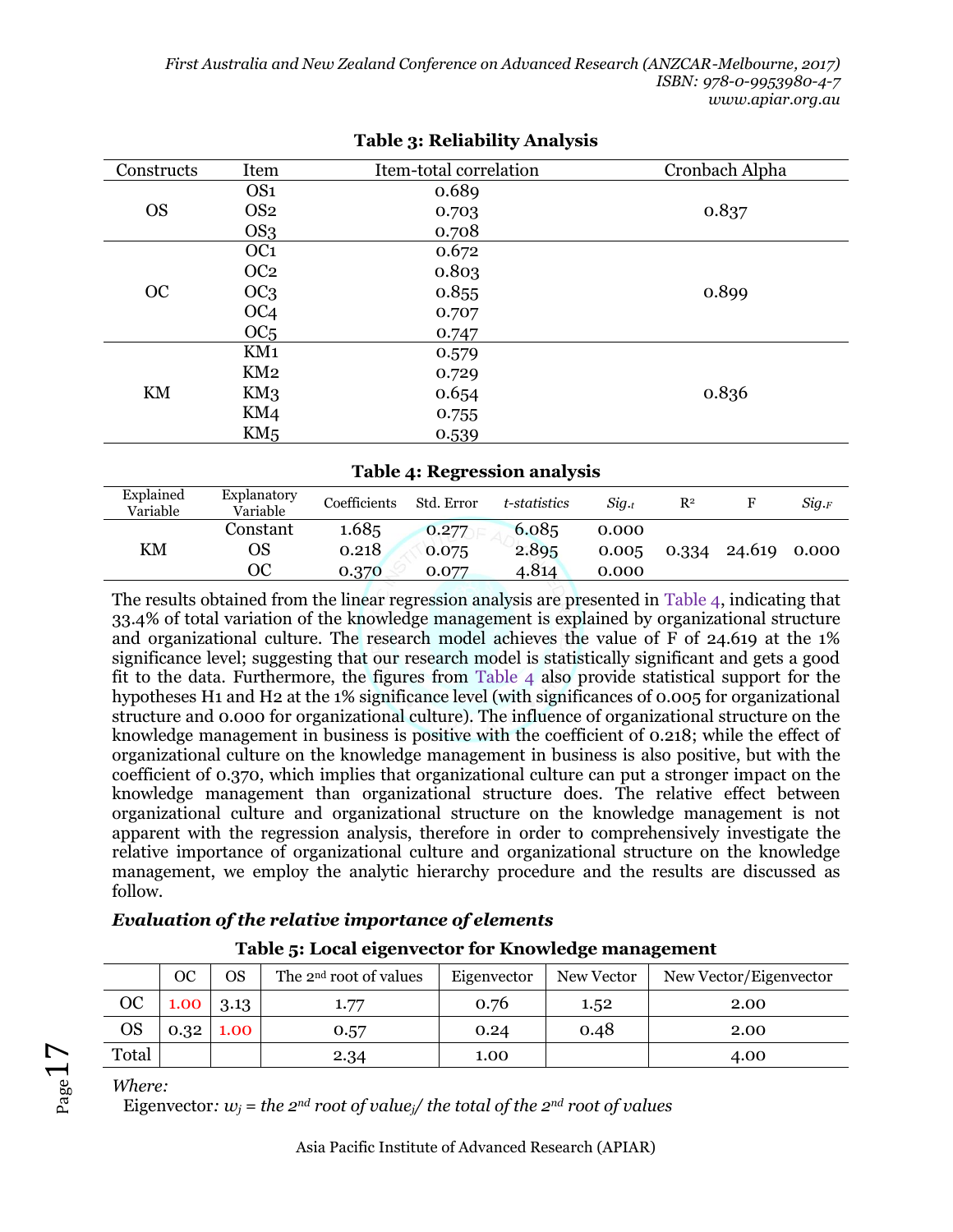*New vector:*  $[v_{ij}] = [a_{jj}] \times [b_{ij}]$ 

*[ajj] is the matrix of the 2 components with 2 columns and 2 rows [b1j] is the matrix of the Eigenvectors with 1 column and 2 rows λmax = Sum(New Vector/Eigenvector)/2 = 4.00/2 = 2.00*  $CI = (\lambda_{max} - n)/(n-1) = (2.00 - 2)/(2-1) = 0.00$ , so  $CR = CI/RI<sub>n</sub> = 0.00$ 

With the sample of 101 firms, taking an average for each component and employing the Saaty method, we gain component eigenvectors of each level as given in Tables 5, 6 and 7. The results from Table 5 shows that organizational culture is slightly over three time more important in explaining the knowledge management than organizational structure is (0.76 compared to 0.24). It is calculated from Table 5, CI is 0.00 and CR is also 0.00 far less than 0.1, the accepted limit proposed by Saaty (1980). The consistency test of the eigenvectors is satisfied; as a result those eigenvectors be able to be used for further analyses.

Table 6 illustrates the relative importance between components to organizational structure; whereas Table 7 describes the relative importance between components to organizational culture. Table 6 demonstrate that the research model achieves CI of 0.00 and CR of 0.00 that are far smaller than 0.1, the proposed limit by Saaty (1980). The consistency test of this analysis is entirely met. Consequently those eigenvectors are suitable for following analyses. The numbers from Table 7 indicate that CI obtains the value of 0.008; while CR gets the value of 0.007; which imply that the analysis is reliable for use in the following steps.

| OS <sub>1</sub> | OS <sub>2</sub> | OS <sub>3</sub> | The 3 <sup>rd</sup> root of values | Eigenvector | <b>New</b><br>Vector | New Vector/<br>Eigenvector |  |  |  |  |
|-----------------|-----------------|-----------------|------------------------------------|-------------|----------------------|----------------------------|--|--|--|--|
| 1.00            | 1.91            | 1.99            | 1.56                               | 0.49        | 1.48                 | 3.02                       |  |  |  |  |
| 0.52            | 1.00            | 1.14            | 0.84                               | 0.26        | 0.77                 | 2.96                       |  |  |  |  |
| 0.50            | 0.88            | 1.00            | 0.79                               | 0.25        | 0.75                 | 3.00                       |  |  |  |  |
|                 |                 |                 | 3.19                               | 1.00        |                      | 8.98                       |  |  |  |  |
|                 |                 |                 |                                    | $\cdot$     |                      |                            |  |  |  |  |

**Table 6: Local eigenvector for Organizational structure**

*Where:*

*Weight:*  $w_j = th$   $3^{rd}$  *root of value*<sup> $j$ </sup> *the total of the 3<sup>rd</sup> <i>root of values New vector:*  $[v_{ii}] = [a_{ii}] \times [b_{ii}]$ *[ajj] is the matrix of the 3 components with 3 columns and 3 rows [b1j] is the matrix of the Eigenvectors with 1 column and 3 rows*  $\lambda_{\text{max}}$  = Sum(New Vector/Eigenvector)/3 = 8.98/3 = 3.00  $CI = (\lambda_{\text{max}}-n)/(n-1) = (3.00 - 3)/(3 - 1) = 0.00$ *With 'n'*=*3, based on Table 2, RI<sub>n</sub> is 0.58; hence,*  $CR = CI/RI_n = 0.00$ 

| Table 7: Local eigen vector for Organizational culture |
|--------------------------------------------------------|

|                 | OC <sub>1</sub> | OC2  | OC <sub>3</sub> | OC <sub>4</sub> | OC <sub>5</sub> | The $5th$ root of values | Eigenvector | <b>New</b><br>Vector | <b>New</b><br>Vector/<br>Eigenvector |
|-----------------|-----------------|------|-----------------|-----------------|-----------------|--------------------------|-------------|----------------------|--------------------------------------|
| OC <sub>1</sub> | 1.00            | 1.07 | 2.13            | 2.25            | 3.67            | 1.80                     | 0.32        | 1.60                 | 5.00                                 |
| OC <sub>2</sub> | 0.94            | 1.00 | 2.04            | 2.07            | 2.93            | 1.59                     | 0.29        | 1.46                 | 5.03                                 |
| OC <sub>3</sub> | 0.47            | 0.49 | 1.00            | 1.14            | 2.12            | 0.86                     | 0.15        | 0.79                 | 5.27                                 |
| OC <sub>4</sub> | 0.44            | 0.48 | 0.88            | 1.00            | 2.02            | 0.82                     | 0.15        | 0.73                 | 4.87                                 |
| OC <sub>5</sub> | 0.27            | 0.34 | 0.47            | 0.50            | 1.00            | 0.48                     | 0.09        | 0.45                 | 5.00                                 |
| Total           |                 |      |                 |                 |                 | 5.55                     | 1.00        |                      | 25.17                                |

 $_{\mathrm{Page}}18$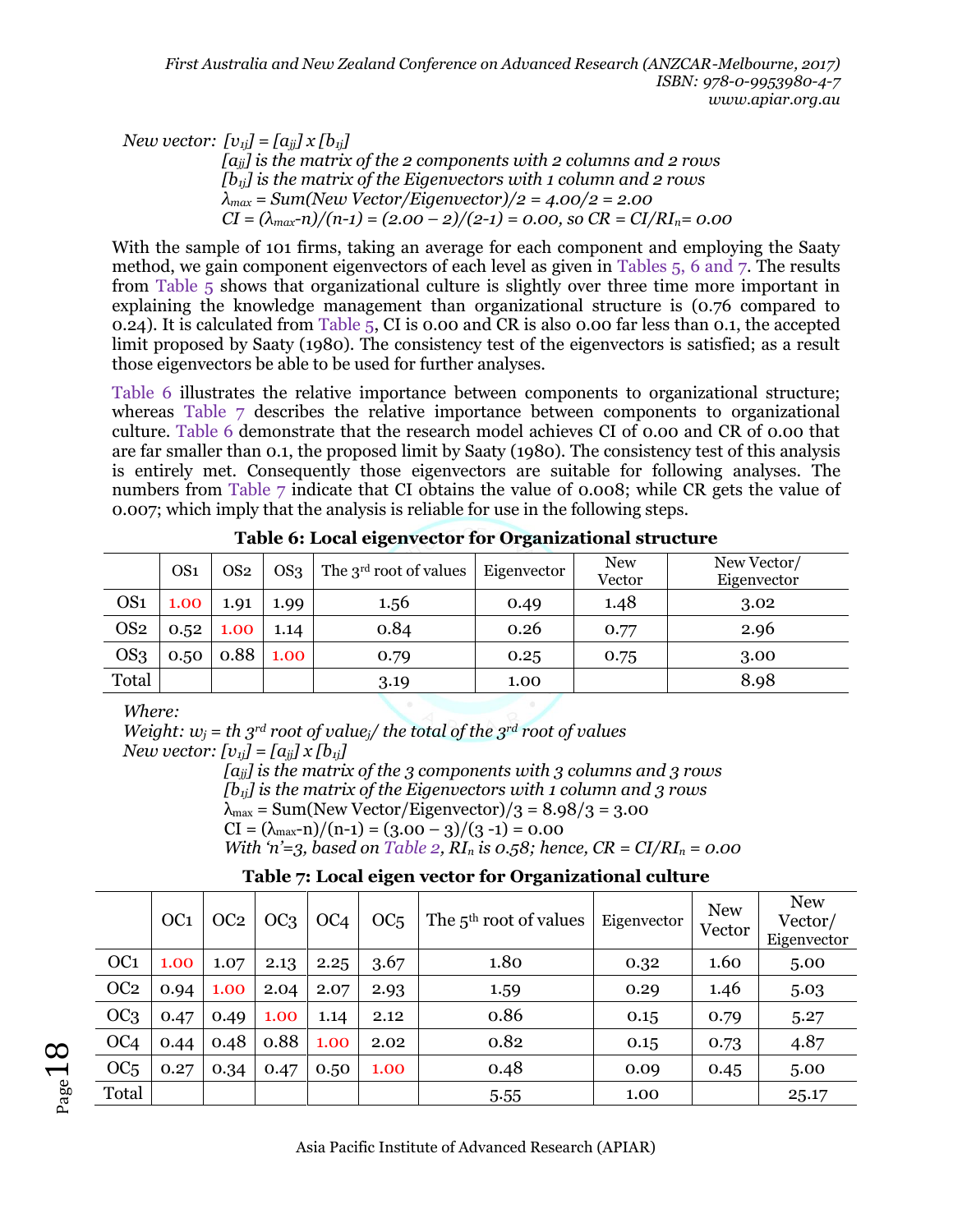*Where:*

*Weight:*  $w_j$  = *the 5<sup>th</sup> root of value<sub>i</sub>/ the total of the 5<sup>th</sup> <i>root of values New vector:*  $[v_{ij}] = [a_{ij}] \times [b_{ij}]$ *[ajj] is the matrix of the 5 components with 5 columns and 5 rows [b1j] is the matrix of the eigenvectors with 1 column and 5 rows*

 $\lambda_{\text{max}}$  = Sum(New Vector/Eigenvector)/5 = 25.17/5 = 5.034  $CI = (\lambda_{\text{max}}-n)/(n-1) = (5.034-5)/(5-1) = 0.008$ 

With 'n'=5, based on Table 2,  $RI_n$  is 1.12; hence,  $CR = CI/RI_n = 0.007$ 

The results derived from the local and global eigenvector calculation is offered in Table 8. The findings show that the local rank of the two constructs "organizational structure" and "organizational culture", in that organizational culture is ranked stronger than organizational structure in affecting the knowledge management. Table 8 also displays the local and overall ranks of the "organizational culture" and "organizational structure". For organizational culture, innovative climate (OC1) is ranked the first and cooperative climate (OC2) comes the second; whereas trust (OC<sub>3</sub>) and communication (OC<sub>4</sub>) both take the third position. And finally, coordination (OC5) stands at the weakest position. With regards to organizational structure, decentralization (OS1) takes the first, followed by mutual adjustment (OS2), and finally integration (OS3) comes to the last.

| ື<br>ັ                      |                       |                |                 |                       |                |                        |                 |  |  |
|-----------------------------|-----------------------|----------------|-----------------|-----------------------|----------------|------------------------|-----------------|--|--|
| Factors                     | Local<br>Eigenvectors | Local<br>Rank  | Components      | Local<br>Eigenvectors | Local<br>Rank  | Global<br>Eigenvectors | Overall<br>Rank |  |  |
| Organizational<br>culture   |                       |                | OC <sub>1</sub> | 0.32                  | л.             | 0.25                   |                 |  |  |
|                             |                       |                | OC <sub>2</sub> | 0.29                  | $\overline{2}$ | 0.22                   | $\overline{2}$  |  |  |
|                             | 0.76                  | $\mathbf{1}$   | OC <sub>3</sub> | 0.15                  | 3              | 0.11                   |                 |  |  |
|                             |                       |                | OC <sub>4</sub> | 0.15                  | 3              | 0.11                   |                 |  |  |
|                             |                       |                | OC <sub>5</sub> | 0.09                  |                | 0.07                   | 5               |  |  |
| Organizational<br>structure |                       |                | OS <sub>1</sub> | 0.49                  |                | 0.12                   | 3               |  |  |
|                             | 0.24                  | $\overline{2}$ | OS <sub>2</sub> | 0.26                  | $\overline{2}$ | 0.06                   |                 |  |  |
|                             |                       |                | OS3             | 0.25                  | 3              | 0.06                   |                 |  |  |

**Table 8: Local and global eigenvectors and ranks**

For the relative importance of components to the knowledge management, innovative climate (OC1) and cooperative climate (OC2) are graded as the first and second; while decentralization (OST1) arrives at the third. Trust (OC3) and communication (OC4) take the same position of the fourth next to the fifth of coordination (OC5). Mutual adjustment (OST2) and integration (OST3) both take the sixth position or the last.

# **5. Managerial implications**

This research provides management researchers with an insight into the relative importance between organizational structure and organizational culture on the knowledge management in business in which overall organizational culture is more important than organizational structure in leading to the implementation of knowledge management in business. For specific elements, decentralization of organizational structure is the third most important element to the knowledge management in business just behind innovative climate and cooperative climate of organizational culture. The findings are is also helpful to executive managers by offering them with better understand of the comparative effects between organizational structure and organizational culture on the knowledge management in business. Thus, they can make better decisions on implementing the knowledge management in business, which will result in the best possible organizational performance.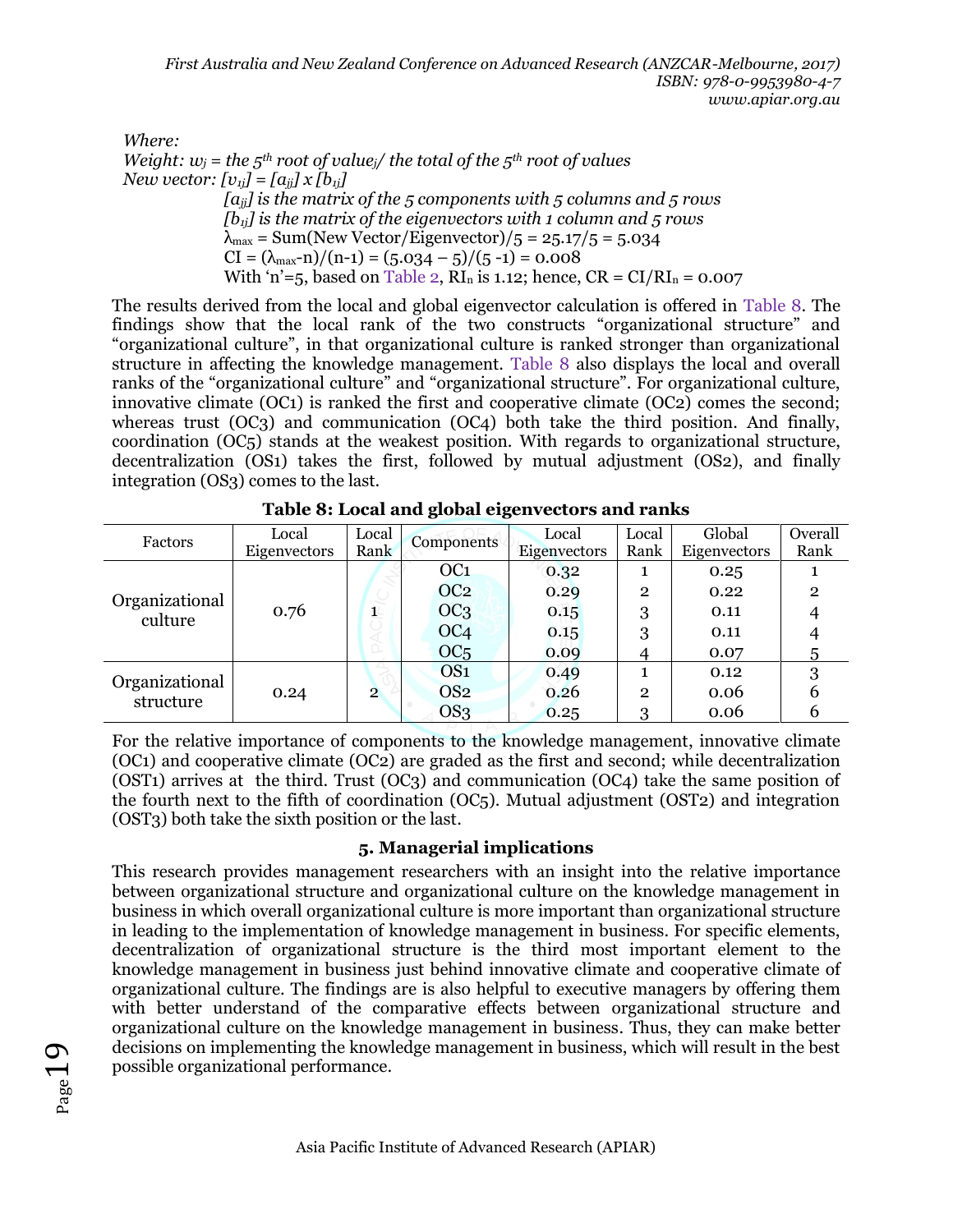*First Australia and New Zealand Conference on Advanced Research (ANZCAR-Melbourne, 2017) ISBN: 978-0-9953980-4-7 www.apiar.org.au* 

#### **Conclusions**

The objective of this research is to investigate the effects of organizational structure and organizational culture on the knowledge management in business; especially evaluate the comparative importance of those two factors to the knowledge management in business that has ignored in prior knowledge of management. To rank the comparative contributions between organizational structure and organizational culture to the knowledge management, this research employs the analytic hierarchy procedure to make pair-wise comparisons between all the judgments with one other. The findings offer statistical support for the influences of organizational structure and organizational culture on the knowledge management in business, consistent with the previous research. Importantly, this study evidences that the importance between organizational structure and organizational culture to the knowledge management is different in which organizational culture is more vigorous in affecting the knowledge management in business than organizational structure.

It is acknowledged that there are some limitations in this research. Our data were based on single informants from organizations; so bias problem can exist. Future studies could employ a multi-informant research design to minimize the bias problem. We conducted this research in Vietnam as a developing country, however the results are expected for other economies; but business conditions among different economies is often different, therefore one should generalize the findings derived from this research with care.



 $P_{\text{age}}20$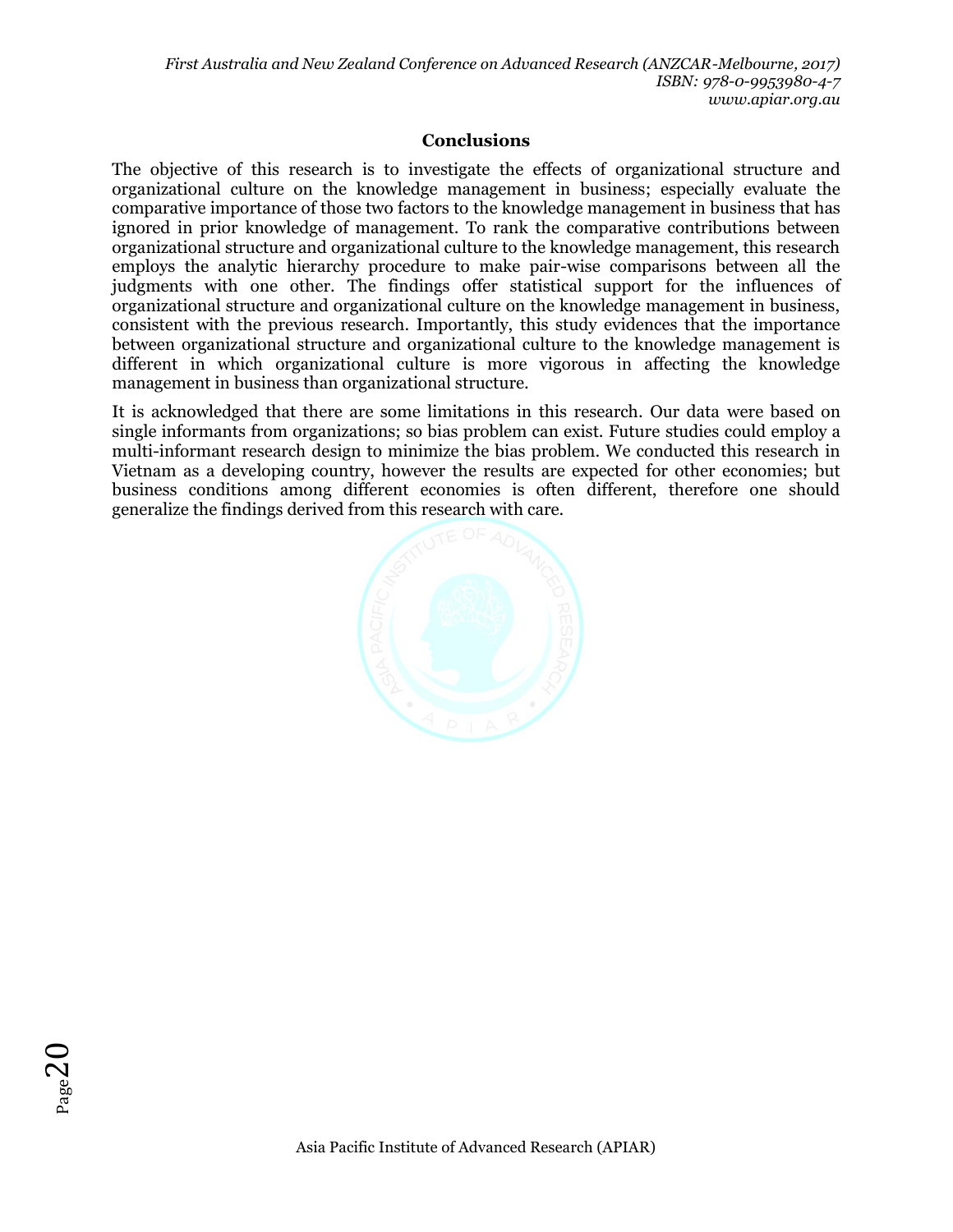#### **References**

- i. Alazmi, M. & Zairi, M., 2003. Knowledge management critical success factors. *Total Quality Management & Business Excellence,* 14(2), pp. 199-204.
- ii. Chen, C. & Huang, J., 2007. How organizational climate and structure affect knowledge management: The social interaction perspective. *International Journal of Information Management,* 27(2), pp. 104-118.
- iii. Enayati, G. & Ghasabeh, M., 2012. Studying the effects of organizational culture, organizational structure, and information technology on effectiveness of knowledge management: Using Khorasan Regional Electricity Company as a case study. *African Journal of Business Management,* 6(24), pp. 7170-7183.
- iv. Erwee, R., Skadiang, B. & Roxas, B., 2012. Knowledge management culture, strategy and process in Malaysian firms. *Knowledge management Research and Practice,* 10(1), pp. 89-98.
- v. Girard, J. & Girard, J., 2015. Defining knowledge management: Toward an applied compendium. *Online Journal of Applied Knowledge Management,* 3(1), pp. 1-20.
- vi. Gold, A., Malhotra, A. & Segars, A., 2001. Knowledge management: An organizational capabilities perspective. *Journal of Management Information System,* 18(1), pp. 185-214.
- vii. Hair, J., Black, W., Babin, B. & Anderson, R., 2010. *Multivariate Data Analysis.* New Jersey: Prentice Hall, USA .
- viii. Huynh, Q. & Soon, L., 2015. The Intricate Links Among Culture, Structure And Knowledge Management.. *International Journal of Business and Management Invention,* 3(4), pp. 24-30.
- ix. Jaw, B. & Liu, W., 2003. Promoting organizational learning and self-renewal in Taiwanese companies: The role of HRM.. *Human Resource Management,* 42(3), pp. 223-241.
- x. Lakshman, C., 2007. Organizational Knowledge Leadership: A Grounded Theory Approach. *Leadership and Organization Development Journal,* 28(1), pp. 51-75.
- xi. Lin, H. & Lee, G., 2005. Impact of organizational learning and knowledge management factors on ebusiness adoption. *Management Decision,* 43(2), pp. 171-188.
- xii. Magnier-Watanabe, R., Benton, C. & Senoo, D., 2011. A study of knowledge management enables across cultures. *Knowledge management Research and Practice,* 9(2), pp. 17-28.
- xiii. Marshall, J., 2002. Making Mergers Work: The Strategic Importance of People (Bookshelf). *Financial Executive,* 18(1), pp. 14-15.
- xiv. Miles, R., Snow, C., Meyer, A. & Coleman, H., 1978. Organizational strategy, structure and process. *Academy of management review,* 3(3), pp. 546-562.
- xv. Nunnally, J., 1978. *Psychometric Theory..* New York: McGraw-Hill, USA .
- xvi. Rogers, E., 1995. *Diffusion of innovation.* 4th ed. New York: Free Press.

 $Page21$ 

xvii. Saaty, T., 1980. *The Analytic Hierarchy Process.* New York: New York, McGraw-Hill, USA.